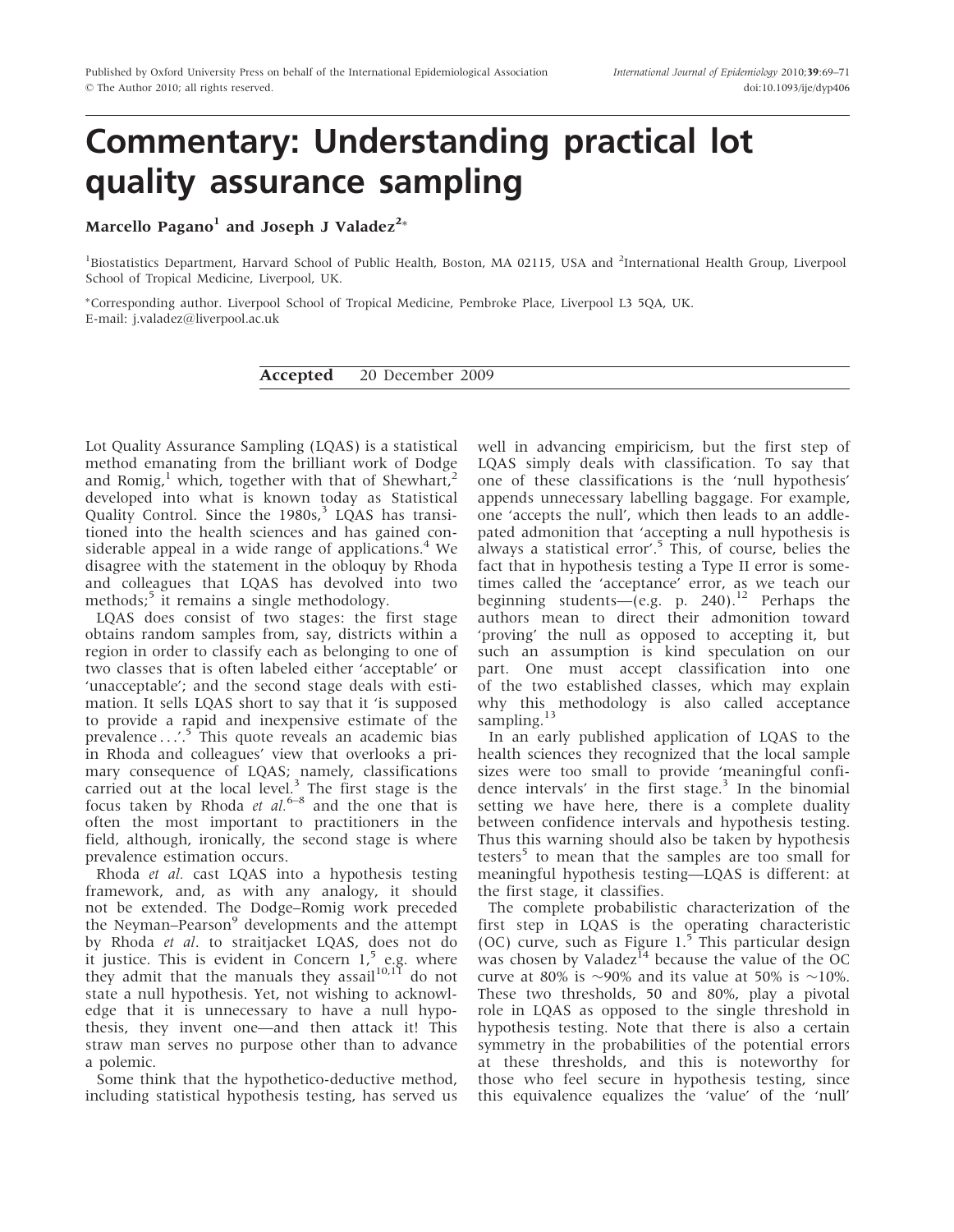and 'alternative' hypotheses and therefore shields them from the novel and presumably much dreaded 'bias of the null hypothesis'.<sup>5</sup>

A design is judged by the values at these two thresholds—call them  $p_L$  and  $p_U$ , a lower and an upper threshold, respectively—and the inner region between the two, which is called the grey area. For prevalences smaller than  $p_L$  the OC curve is <10%, and for prevalences bigger than  $p_{U}$  the OC curve is  $>90\%$ , and this is the essence of the first stage of LQAS. The grey area is further evidence that we are sampling and open to possibly large potential errors as described in Valadez.<sup>14</sup>

Ideally, we would have a discontinuous curve equal to zero for values below  $p_L$  and one for values above  $p_U$ —and also that  $p_L = p_U$ . Because we have a finite sample, this ideal is unattainable in the binomial model—Figure 6 shows the ideal is not reached even with  $n = 2800$ .<sup>5</sup> The resultant implementation is such that if the truth lies outside the grey region, the chance of making an error is small, leading to the reputation that LQAS is excellent for correctly classifying both extremes. The width of the grey region is how 'Trainees and LQAS designers [can] be made to understand that small sample studies have low power'.<sup>5</sup> This fact has not been hidden. How can it be? It is the reality of sampling.

Rhoda et  $al$ <sup>5</sup> assert that a set of often-used training materials<sup>10,11</sup> promote designs with Type I errors, such that 'life-giving resources may be prematurely withdrawn from needy populations based on faulty decisions'. This egregious accusation is not supported by any reported occurrences. Indeed, the manuals are freely available (this part of the web site averages approximately 100 hits a month) and have been used extensively, so if they do lead to abuse, as claimed, $5$  it should be easy to find evidence proving such abuse.

The lack of such evidence proffered by Rhoda et al. makes it difficult to counter their predictions. We cannot prove the null, yet we offer evidence in the way of a fairly typical example,<sup>15</sup> where LQAS was used to assess knowledge of oral rehydration therapy amongst mothers of children of age 12–23 months in Nepal (an application which is both cited and ignored by Rhoda et  $aL^5$ ). First we note in Figure 1 that the grey region shifted to the right as the study progressed and as expected conditions improved, thus adding nuance to the definition of the grey region; it is not static. Importantly, however, no resources were shifted, as threatened by Rhoda et al., but rather the poorer performing regions were helped by and learnt from the better performing regions, resulting in evident improvement by all.<sup>15</sup> Experienced field practitioners know that when a target is achieved, the programme is maintained—it does not withdraw, as speculated by Rhoda et al.



Figure 1 Figure showing the OC curves as time progressed pertaining to the health services study in Nepal.<sup>17</sup> The first grey area and the last are also shown

How to attach a numeric label to the classes seems up for debate. A further imposition due to the enveloping hypothesis testing analogy is that the union of the null and alternative hypotheses must cover the whole parameter space. In search of a value to define the demarcating cut, reason would dictate that a number between  $p_L$  and  $p_U$ — $p^*$ , say—might be chosen to label the classes as having prevalences less than, or greater than or equal to,  $p^*$ . Surprisingly, the reasoning behind this labelling seems to be the genesis of the 'two kinds of methods being called  $LQAS'$ ,<sup>5</sup> even though the labelling differs but the resultant action is the same.

LQAS does not require this framework—it guarantees in the design above, e.g. that if the prevalence is  $\langle 50\% \text{ or } >80\% \rangle$ , the chance of making a mistake is <10%. These are the extreme sets of prevalences. Even though the distance between the two can be made smaller by choosing a larger sample size, they are not contiguous. This presents one of the important contrasts to hypothesis testing.

The methods supported in the manuals are a consequence of a high-level review of LQAS, which concluded that LQAS tables were difficult to interpret and that user-friendly guidelines were needed.<sup>16</sup> Twenty-four international NGOs helped develop and field test training tools that were later refined by other NGOs (pp. vi–vii).<sup>10</sup> The materials were intended for field workers and were based on the book,<sup>14</sup> a fact not mentioned by Rhoda *et al.*, although in fairness the manuals should be judged in that context. The resulting recommendation identified  $p^*$  with  $p_U$ . The practical reason for this choice is programme